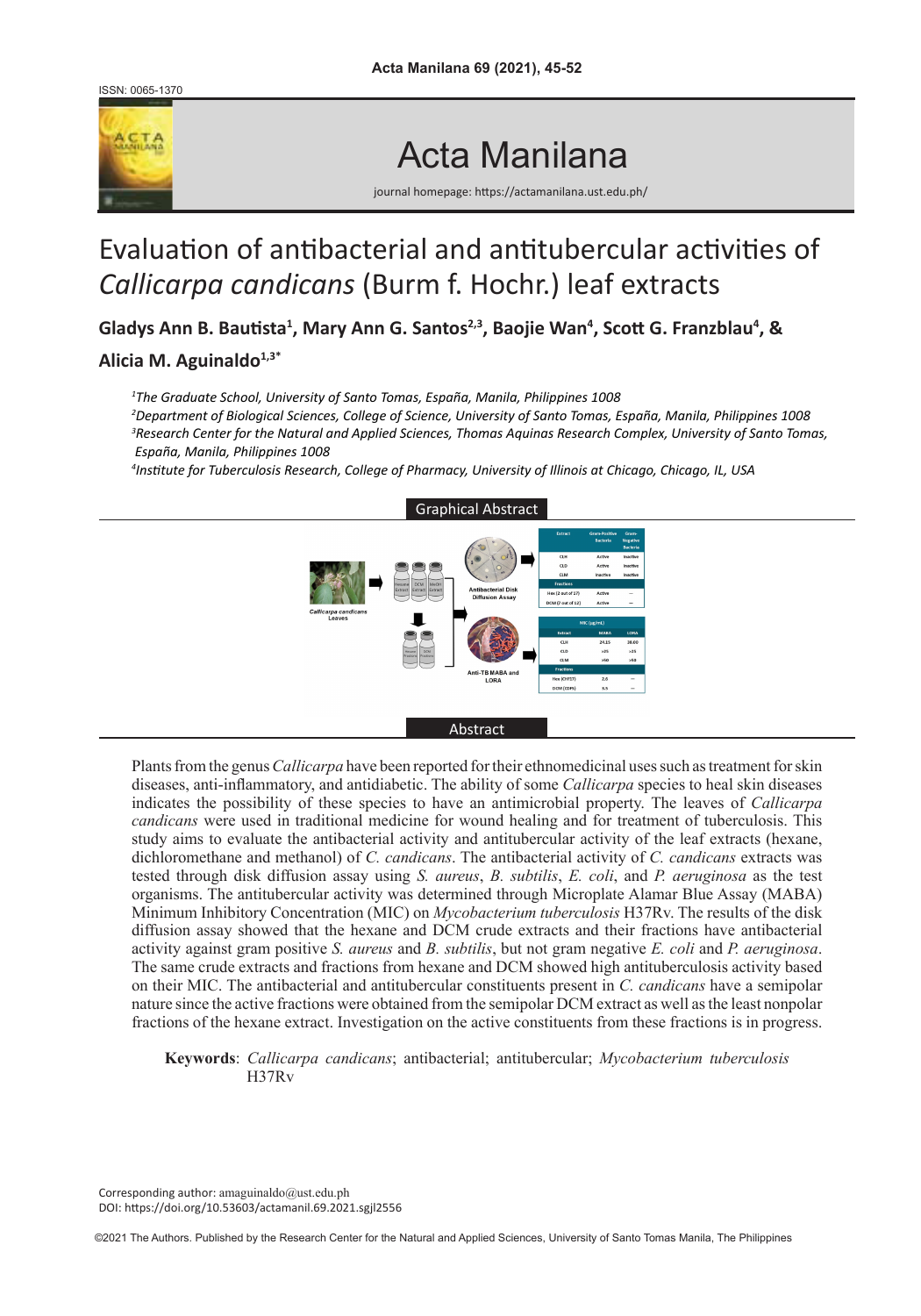#### **Introduction**

*Callicarpa*, commonly known as "beauty berry," are plants from the family of Lamiaceae, which are commonly planted in temperate and tropical regions. About 140 species of *Callicarpa* are distributed in the Caribbean Islands, Madagascar, China, Malesia, Australia, and the Pacific. In the Philippines, there are 27 species of *Callicarpa*, of which 19 are endemic [1]. *Callicarpa* is a rich source of bioactive natural products such as terpenoids [2], flavonoids [3], and phenolic acids [4]. These bioactive compounds are responsible for the multifunctional use of *Callicarpa* plants in traditional medicine [2].

*Callicarpa candicans* (Burm. f.) Hochr. locally known as "Tigau" in the Philippines [5], "Kembu-kembu" in Indonesia [6], and "Nang Nang" in Vietnam [7] is a plant with a high potential for antimicrobial constituents. In the Philippines, the Ati Negrito indigenous group of Guimaras Islands uses *C. candicans* to treat swollen muscles by applying ground leaves as a poultice [8]. The leaves of *C. candicans* are also utilized in Palau Island as fish poison [9]. In Sitio Marikudo, Isabela, Negros Occidental, the Ati community stated that Tigau is a shrub abundant in their sitio. It is found everywhere, from roadsides to grasslands, but not on the riverside. Livestock animals safely consume Tigau. For generations, the Ati Community used the Tigau leaves to stupefy fish in the river of their sitio and for traditional medicine. The sap is collected from the crushed leaves, and they let it flow along the river where fish are abundant and collect the fishes once they become immobile. They observed that fishes that consumed enough sap die, while some recover if they did not consume enough of it. Other animals such as shrimp and crabs are not affected by Tigau sap. As part of their traditional medicine practice, the sap collected from crushed Tigau leaves is applied to the wounds using cotton at least once a day. The wound is not covered to prevent the sap from sticking, which could hamper the healing process. The sap is said not to cause pain or irritation when applied to the wound. The healing process takes a few days, depending on the severity of the wound. Aside from wound healing, the leaves of Tigau were also used to treat tuberculosis (P. Cruz, personal communication, September 3, 2021). Another species of *Callicarpa* that has been reported for its anti-TB activity is *C. pilosissima*. The study on *C. pilosissima* demonstrated high anti-TB activity, wherein 15 out of 20 isolates exhibited inhibition of *M. tuberculosis* H37Rv [10]. *M. tuberculosis* is the etiologic agent in the disease, tuberculosis, which is one of the top public health threats and the leading cause of death from an infectious disease worldwide [11]. The emergence of drug-resistant TB forms suggests the need for potential new anti-TB drugs [12], such as those that can be developed from natural products [13].

According to Tu et al. [14], *C. candicans* is used to treat skin diseases such as scabies, eczema, and psoriasis. This skin disease healing property of *C. candicans* could indicate that it has an antimicrobial property. A study done by Nurtjahja et al. [6] showed that *C. candicans* extract has inhibitory activity against the growth of gram-positive and gramnegative bacteria. Because of the aforementioned reports, *C. candicans* was investigated by evaluating the antibacterial and antitubercular activities of its leaf extracts and the fractions from the active extracts.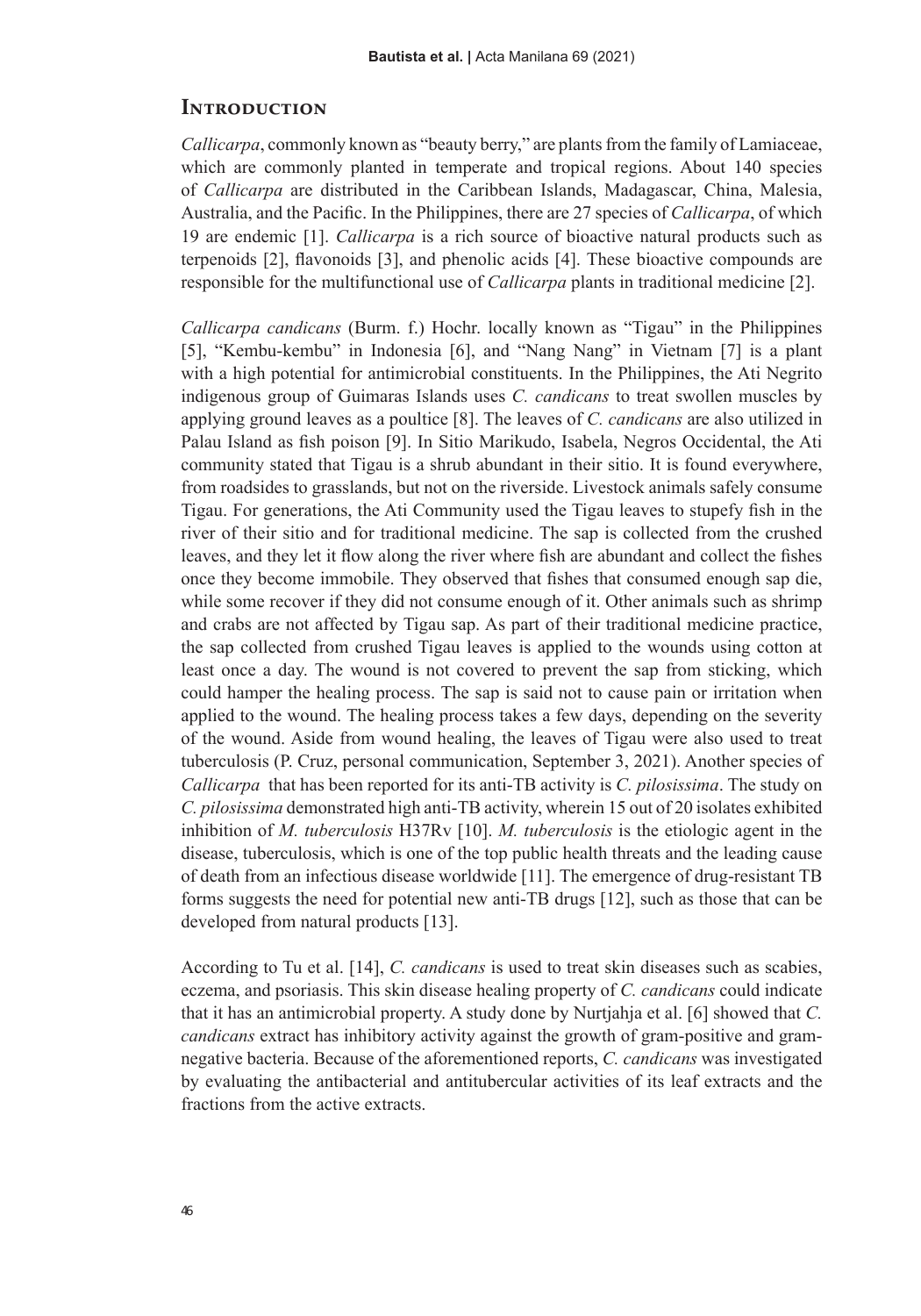# **Materials and Methods**

*Collection and Authentication of Plant Material.* Fresh leaves of *C. candicans* were collected from the Quiet Place Farm Resort, Brgy. Tabunan, Bago City. The herbarium specimen was authenticated and assigned Certificate Acc. No. USTH 011767 at the UST Herbarium of the University of Santo Tomas Research Center for the Natural and Applied Sciences (UST-RCNAS), Manila.

*Preparation of Extracts.* The powdered air-dried leaves of *C. candicans* (1.37 kg) were extracted exhaustively in solvents of increasing polarity (hexane, dichloromethane, and methanol) at room temperature for 4-6 days. The extracts were separately concentrated in vacuo at <40°C. The hexane and dichloromethane crude extracts were separated using vacuum liquid chromatography by adsorbing separately in Celite 545 and packed on top of the silica bed (silica gel 60H, particle size <55µm, CAS No. 1.07736, Merck) packed in sintered glass column that is connected to a vacuum pump. While the set up was still under vacuum, gradient elution was carried out using solvent systems of increasing polarity. The hexane crude extract was fractionated using the following solvent systems: petroleum ether, petroleum ether-dichloromethane (3:1), petroleum ether-dichloromethane (1:1), petroleum ether-dichloromethane (1:3), dichloromethane. Whereas the dichloromethane crude extract was fractionated using the following solvent systems: hexane-dichloromethane (3:1), hexane-dichloromethane (1:1), hexanedichloromethane (1:3), dichloromethane, dichloromethane-methanol (4:1). Fraction collection was done for every 200 mL per flask. The fractions were subjected to thin layer chromatography using hexane-dichloromethane and dichloromethane-ethyl acetate solvent systems, and their profiles were compared. The fractions that showed similar TLC profiles were pooled together and labeled accordingly.

**Disk Diffusion Assay.** The following bacterial samples were used for the disk diffusion assay - *S. aureus* (ATCC 25923), *B. subtilis* (UST-CMS 1011), *E. coli* (ATCC 25922), and *P. aeruginosa* (ATCC 27853). The bacterial samples were cultured in Mueller-Hinton Agar slants and incubated at 37ºC for 24 hours. After incubation, the bacteria were transferred to sterile Mueller-Hinton Broth and its turbidity were adjusted using 0.5 McFarland standard solution. Blank antibiotic disks were loaded with 20  $\mu$ L of each of the three concentrations (1 mg/mL, 10 mg/mL and 100 mg/mL) of the *C. candicans* crude extracts, the positive control and the negative control and dried in vacuum oven. The dried discs were placed on plates inoculated with the bacteria and incubated at 37ºC for 24 hours. The plates were checked for zone of inhibition, the diameter of the zone was measured and recorded. The assay was done in triplicate. The same procedure was done on the *C. candicans* hexane and DCM fractions using 10 mg/mL, 50 mg/mL and 100 mg/mL as the concentrations and *S. aureus* and *B. subtilis* as bacterial strains [15].

*Anti-tuberculosis assays (MABA and LORA).* The anti-TB assay used the virulent strain *Mycobacterium tuberculosis* H37Rv (ATCC 27294, American Type Culture Collection, Rockville, MD). The activity against replicating *M. tb* H37Rv was determined using a fluorescence readout in the Microplate Alamar Blue Assay (MABA) [16]. following incubation for one week with the test compounds in glycerol-alanine-salts (GAS) medium and in a medium without added iron but with Tween 80 (GAST).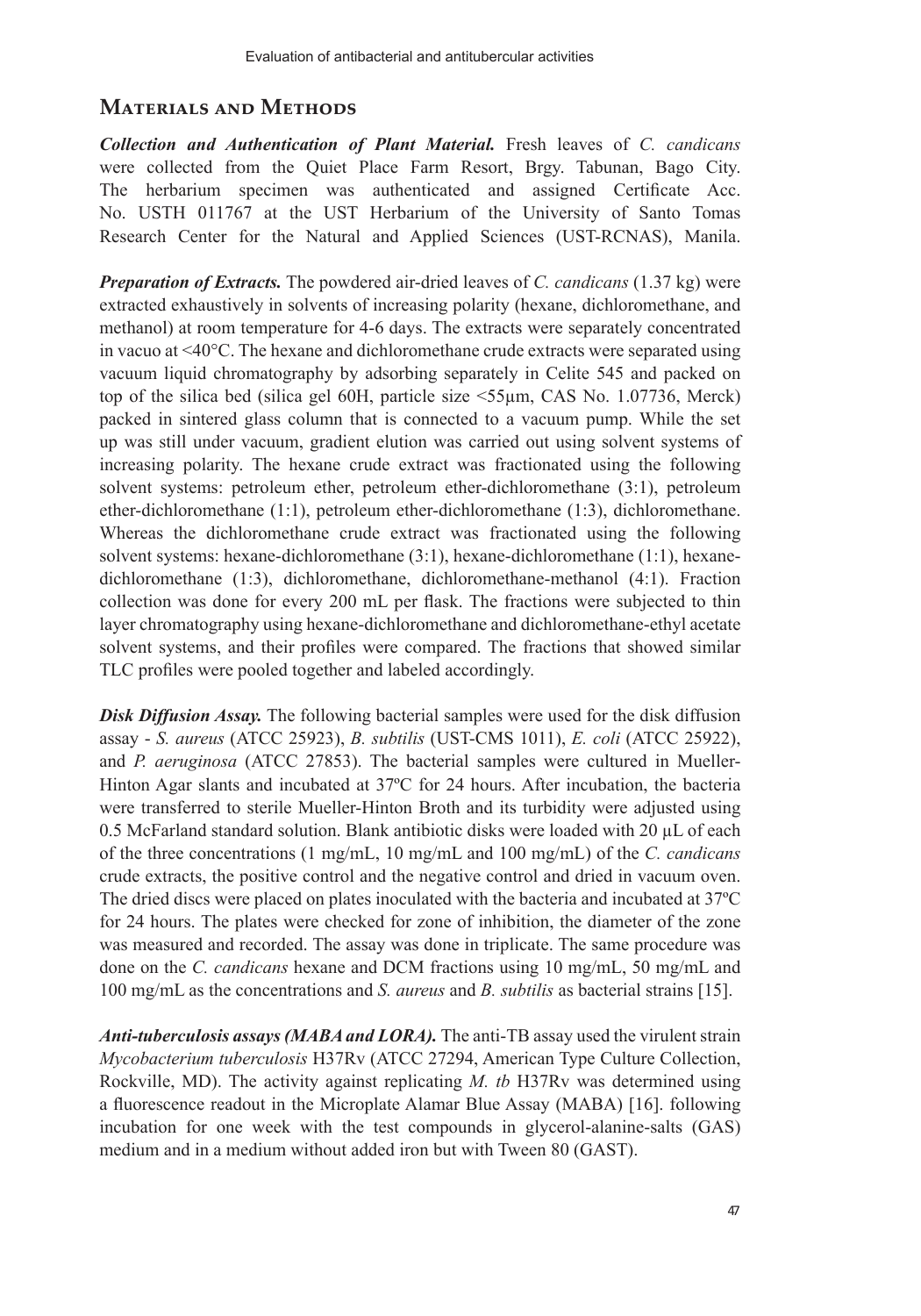The MIC is defined as the minimum concentration inhibiting fluorescence by 90% relative to bacteria-only controls. The Low Oxygen Recovery Assay consisted of having a low-oxygen adapted culture of recombinant H37Rv (pFCA-luxAB), expressing a *Vibrio harveyii* luciferase gene with an acetamidase promoter, that was grown in a BiostatQ fermentor. Cells were collected on ice, washed in PBS, and stored at -80 °C. Circa  $10<sup>5</sup>$  cfu/mL of thawed NRP cells were exposed to 2-fold serial dilutions of test compound in 7H9 broth in black 96-well plates, which were incubated for 10 days anaerobically at 37°C. Luminescence readings were obtained following a 28 h recovery in an aerobic environment ( $5\%$  CO<sub>2</sub>). The data were analyzed graphically, and the lowest concentration of test compound preventing metabolic recovery (90% reduction relative to untreated cultures) were determined [17].

# **Results and Discussion**

The results for the antibacterial activity of the *C. candicans* crude extracts determined by disk diffusion assay are shown in Table 1. The bacterial growth inhibition results showed that only the gram-positive bacteria – *S. aureus* and *B. subtilis* – are susceptible to hexane and DCM crude extracts. The methanol crude extract was not able to inhibit the bacteria at all concentrations used. The resistance of gram-negative bacteria could be attributed to its distinctive cell wall structure. The gram-negative bacterial cell wall consists of three layers. The outer membrane, which is the first layer, serves as a protective barrier. This layer is unique to gram-negative bacteria and distinguishes it from gram-positive bacteria. The outer membrane is composed of lipopolysaccharides which can restrict the plant extracts' penetration [18-19]. The lack of an outer membrane layer in grampositive bacterial cell wall makes it more susceptible to permeation of the plant extracts. Routine phytochemical investigations require a separation of the plant constituents by polarity.

Using appropriate solvents, the nonpolar constituents can be separated from the semipolar constituents and the polar constituents. Since the hexane (nonpolar) and DCM (semipolar) crude extracts exhibited antibacterial activity, they were further separated, to obtain fractions that were pooled based on chromatographic homogeneity. The 17 pooled hexane fractions and the 12 pooled DCM fractions were then tested only against the gram-positive bacteria, since earlier results with the extracts were already negative for the gram-negative bacteria. The zones of inhibition for the hexane and DCM fractions are shown in Table 2 and Table 3, respectively. Out of 17 hexane fractions, only fractions 16 and 17 effectively inhibited the growth of *S. aureus* and *B. subtilis* at all concentrations used. On the other hand, 6 out of 12 DCM fractions are active against the gram-positive bacterial strains. It is observed that the zone of inhibition is not directly proportional to the increase of the fraction concentration.

The results obtained in this study showed that the extracts were active against grampositive bacteria and not gram-negative bacteria. It disproves the report by Nurtjahja et al. [6] that the leaf methanol extract was antimicrobial against both gram-positive and gram-negative bacteria.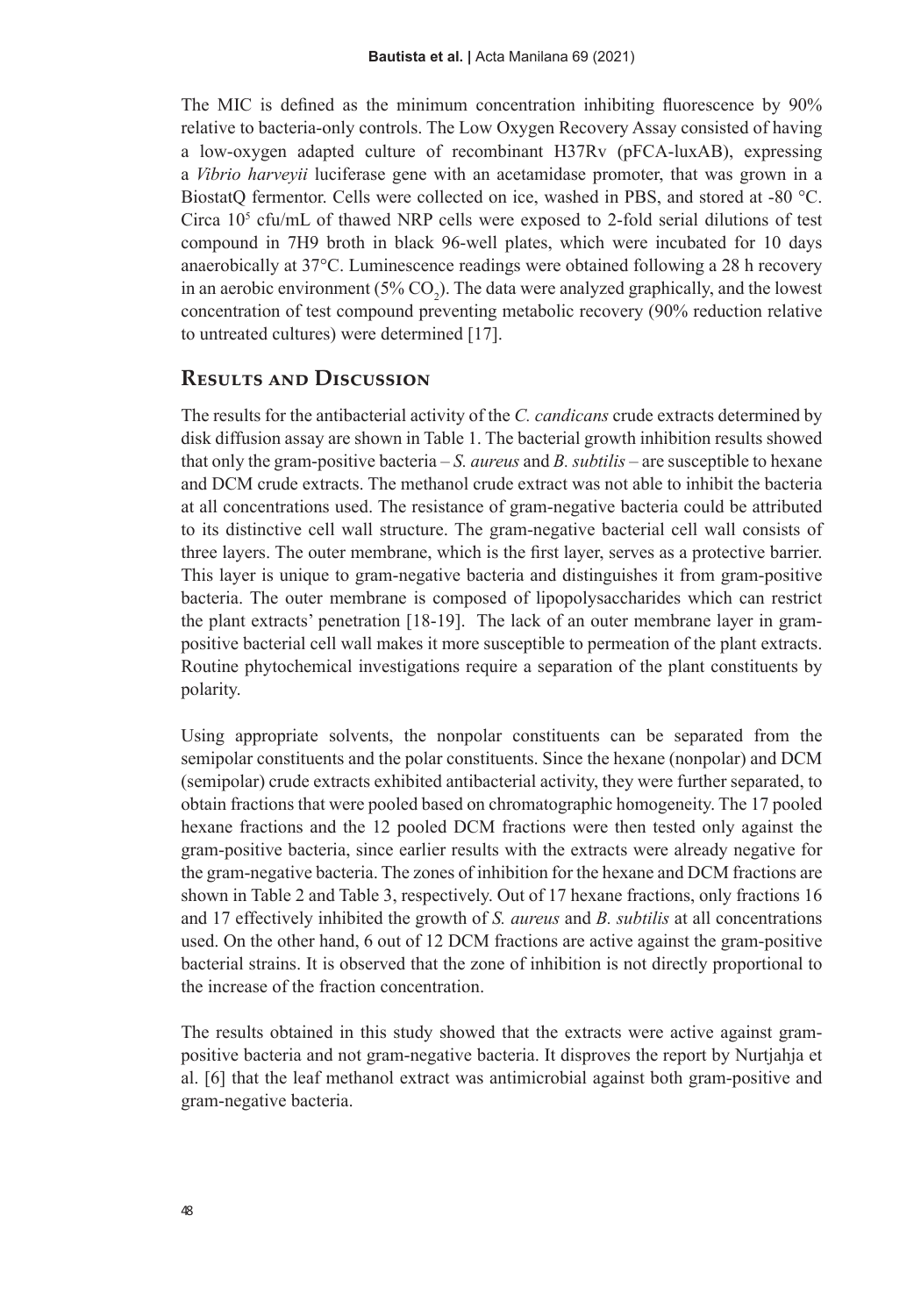**Table 1.** Zone of inhibition *C. candicans* crude extracts against four bacterial strains

| <b>Bacteria</b> | Zone of Inhibition (mm) |                   |                             |      |                    |            |      |                                                |                      |                          |                  |      |
|-----------------|-------------------------|-------------------|-----------------------------|------|--------------------|------------|------|------------------------------------------------|----------------------|--------------------------|------------------|------|
| <b>CLH</b>      |                         |                   | <b>CLD</b>                  |      |                    | <b>CLM</b> |      |                                                | Benzvl<br>penicillin |                          | Streptomycin DCM |      |
|                 |                         | l mg/mL 10 mg//mL | $100 \text{ mg/mL}$ 1 mg/mL |      | $10 \text{ mg/mL}$ |            |      | $100 \text{ mg/mL}$ 1 mg/mL $10 \text{ mg/mL}$ |                      | 100 mg/mL 10 units/uL    | $10$ units/uL -  |      |
| B. subtilis     | 6.00                    | 9.66              | 9.33                        | 6.00 | 12.66              | 13.66      | 6.00 | 6.00                                           | 6.00                 | 18.66                    | -                | 6.00 |
| S. aureus       | 8.00                    | 8.66              | 10.00                       | 8.00 | 9.66               | 12.66      | 6.00 | 6.00                                           | 6.00                 | 31.66                    | ٠                | 6.00 |
| E. coli         | 6.00                    | 6.00              | 6.00                        | 6.00 | 6.00               | 6.00       | 6.00 | 6.00                                           | 6.00                 | $\overline{\phantom{a}}$ | 17.33            | 6.00 |
| P. aeruginosa   | 6.00                    | 6.00              | 6.00                        | 6.00 | 6.00               | 6.00       | 6.00 | 6.00                                           | 6.00                 | $\overline{\phantom{a}}$ | 11.33            | 6.00 |

\*Diameter of disk is 6mm; Values presented are average of three replicates

| <b>Table 2.</b> Zone of Inhibition of <i>C. candicans</i> hexane fractions against gram-positive bacterial strains |  |
|--------------------------------------------------------------------------------------------------------------------|--|
|--------------------------------------------------------------------------------------------------------------------|--|

| Gram-positive bacteria                                                             |                 |       | Zone of Inhibition (mm) |                 |       |       |                          |            |  |
|------------------------------------------------------------------------------------|-----------------|-------|-------------------------|-----------------|-------|-------|--------------------------|------------|--|
|                                                                                    | $CHF16$ (mg/mL) |       |                         | $CHF17$ (mg/mL) |       |       | Benzyl penicillin        | <b>DCM</b> |  |
|                                                                                    |                 | 50    | 100                     | 10              | 50    | 100   | $10 \text{ units/}\mu L$ | -          |  |
| B. subtilis                                                                        | 15.16           | 16.00 | 16.50                   | 16.33           | 17.16 | 18.00 | 20.00                    | 6.00       |  |
| S. aureus                                                                          | 13.00           | 13.66 | 13.83                   | 13.83           | 14.33 | 15.00 | 28.66                    | 6.00       |  |
| WINDOWS ARE ARRESTS FOR A MORE CONTRACTED AND ACCOUNT A REPORT OF A MORE CONTRACT. |                 |       |                         |                 |       |       |                          |            |  |

heter of disk is 6mm; Values presented are average of three replication

**Table 3.** Zone of Inhibition of *C. candicans* DCM fractions against gram-positive bacterial strains

| <b>Bacteria</b> |                       |            |       |       |                                                           | Zone of Inhibition (mm)                                 |       |       |                                      |                      |                          |             |
|-----------------|-----------------------|------------|-------|-------|-----------------------------------------------------------|---------------------------------------------------------|-------|-------|--------------------------------------|----------------------|--------------------------|-------------|
|                 | CDF3                  |            |       | CDF4  |                                                           |                                                         | CDF5  |       |                                      | CDF <sub>6</sub>     |                          |             |
|                 | $10 \text{ me/mL}$    | $50$ mg/mL |       |       | $100 \text{ mg/mL}$ 10 mg/mL 50 mg/mL                     | $100 \text{ mg/mL}$ 10 mg/mL 50 mg/mL                   |       |       | $100 \text{ me/mL} 10 \text{ me/mL}$ |                      | $50$ mg/mL               | $100$ mg/mL |
| B. subtilis     | 7.66                  | 9.83       | 10.66 | 13.66 | 14.33                                                     | 15.00                                                   | 16.16 | 17.00 | 17.66                                | 14.50                | 15.16                    | 15.50       |
| S. aureus       | 7.50                  | 8.16       | 8.66  | 11.66 | 12.33                                                     | 12.50                                                   | 14.33 | 15.50 | 16.00                                | 12.66                | 13.83                    | 13.83       |
|                 | CDF7                  |            |       | CDF8  |                                                           |                                                         | CDF9  |       |                                      | Benzyl<br>penicillin | <b>DCM</b>               |             |
|                 | $10$ mg/mL $50$ mg/mL |            |       |       | $100 \text{ me/mL}$ $10 \text{ me/mL}$ $50 \text{ me/mL}$ | 100 mg/mL 10 mg/mL 50 mg/mL 100 mg/mL 10 units/ $\mu$ L |       |       |                                      |                      | $\overline{\phantom{a}}$ |             |
| B. subtilis     | 12.16                 | 12.66      | 12.66 | 8.83  | 11.66                                                     | 12.66                                                   | 7.33  | 12.16 | 13.00                                | 20.00                | 6.00                     |             |
| S. aureus       | 10.00                 | 10.83      | 11.33 | 7.33  | 10.00                                                     | 10.33                                                   | 6.00  | 10.00 | 11.00                                | 28.66                | 6.00                     |             |

\*Diameter of disk is 6mm; Values presented are average of three replicates

**Table 4.** Antituberculosis Assay Results of the *C. candicans* crude extracts

| C. candicans         | $MIC90 (\mu g/mL)$ |                    |  |  |  |
|----------------------|--------------------|--------------------|--|--|--|
| <b>Crude Extract</b> | <b>MABA</b>        | <b>LORA</b>        |  |  |  |
| <b>CLH</b>           | $24.15^{M}$        | 38.00 <sup>M</sup> |  |  |  |
| <b>CLD</b>           | $>25^M$            | $>25^M$            |  |  |  |
| <b>CLM</b>           | >50 <sup>W</sup>   | >50 <sup>W</sup>   |  |  |  |
| <b>Anti-TB Drugs</b> |                    |                    |  |  |  |
| <b>RMP</b>           | 0.01               | 0.13               |  |  |  |
| <b>INH</b>           | 0.94               | >128               |  |  |  |
| LIZ                  | 1.80               | 1.91               |  |  |  |
| <b>MOX</b>           | 0.23               | ۰                  |  |  |  |
| <b>MET</b>           | ۰                  | >512               |  |  |  |
| PA824                | 0.22               | 5.70               |  |  |  |
| <b>TMC207</b>        | 0.06               | 0.10               |  |  |  |

RMP – rifampin; INH – isoniazid; LIZ – linezolid; MOX – moxifloxacin; MET - metronidazole; Drugs under clinical trials: PA824, TMC 207 Extracts: Highly active < 20 ug/mL. Moderately active 21-50 ug/mL. Weakly active 51-100 ug/mL. Inactive > 100 ug/mL

In this study, MABA and LORA assays were used to screen the *C. candicans* crude extracts and fractions for their anti-TB activity. MABA quantitatively determines the drug susceptibility of replicating *M. tuberculosis*, whereas LORA determines nonreplicating *M. tuberculosis* [16]. The anti-TB activity of the crude extracts and fractions expressed as minimum inhibitory concentration (MIC) is shown in Table 4 and Table 5, respectively.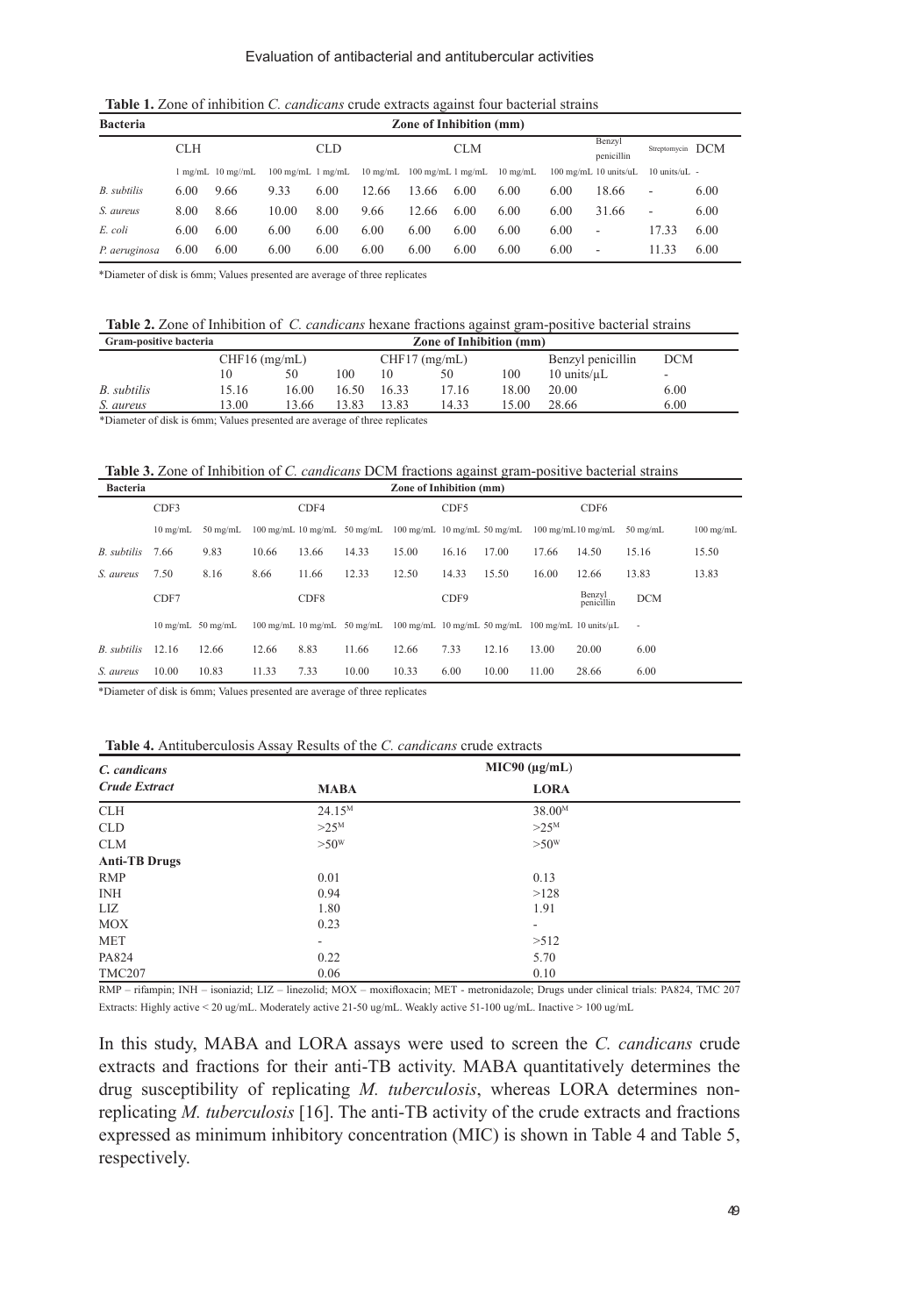| $\ldots$                |                                   |                   |
|-------------------------|-----------------------------------|-------------------|
| C. candicans Fractions  | $MIC90 (\mu g/mL)$<br><b>MABA</b> | <b>Remarks</b>    |
| <b>HEXANE FRACTIONS</b> |                                   |                   |
| CHF16                   | 4.5                               | Highly active     |
| <b>CH17</b>             | 2.6                               | Highly active     |
| <b>DCM FRACTIONS</b>    |                                   |                   |
| CDF3                    | 35.5                              | Weakly active     |
| CDF4                    | 18.3                              | Moderately active |
| CDF5                    | 3.5                               | Highly active     |
| CDF <sub>6</sub>        | 5.8                               | Highly active     |
| CDF7                    | 10.1                              | Highly active     |
| CDF <sub>8</sub>        | 21.2                              | Weakly active     |
| CDF9                    | 24.6                              | Weakly active     |
| <b>Anti-TB Drugs</b>    |                                   |                   |
| <b>RMP</b>              | 0.01                              |                   |
| <b>INH</b>              | 0.36                              |                   |
| LIZ                     | 0.95                              |                   |
| <b>MOX</b>              | 0.17                              |                   |

| <b>Table 5.</b> Antituberculosis Assay of the <i>C. candicans</i> hexane and DCM fractions |  |  |
|--------------------------------------------------------------------------------------------|--|--|
|--------------------------------------------------------------------------------------------|--|--|

Fractions: Highly active <10 ug/mL. Moderately active 11-20 ug/mL. Weakly active 21-50 ug/mL Inactive > 50 ug/mL

The MABA MIC90 of the hexane crude extract (CLH) is less than 25  $\mu$ g/mL, whereas the CLD is  $>25 \mu g/mL$  and CLM is  $>50 \mu g/mL$ . It can be inferred that CLM has weak anti-TB activity compared to the moderately active CLH and CLD. The MABA MIC90 of the fractions showed that 2 out of 17 hexane fractions and 7 out of 12 DCM fractions tested have potential anti-TB activity. These fractions were also the same fractions that can inhibit the growth of *S. aureus* and *B. subtilis*, except for CDF3. Out of the nine active fractions, CHF16, CHF17, CDF5, and CDF6 have the highest anti-TB activity.

#### **Conclusions**

Based on the results of the study, it can be concluded that *C. candicans* has antibacterial activity against gram-positive bacteria *S. aureus* and *B. subtilis*, no activity against gram-negative *E. coli* and *P. aeruginosa*, and has antimycobacterial activity against *M. tuberculosis* H37Rv. It can be a potential source of new antibacterial and antitubercular compounds. The active compounds in *C. candicans* are semipolar in nature since these were obtained from the semipolar DCM extract as well as the least nonpolar fractions of the hexane extract. Investigation on the active constituents from these fractions is in progress. The compounds will undergo purification and structure elucidation.

#### **Acknowledgement**

This work was funded through the thesis grant of GAB Bautista by the Department of Science and Technology – Science Education Institute Accelerated Science and Technology Human Resource Development Program - National Science Consortium. G.A.B. Bautista gratefully acknowledges the DOST-SEI for the scholarship. The authors thank Mr. Philip Cruz for the plant samples and ethnomedicinal information, and Ms. Luisa Choa for the preliminary work on the plant.

#### **Conflict of Interest**

The authors declare no conflict of interest.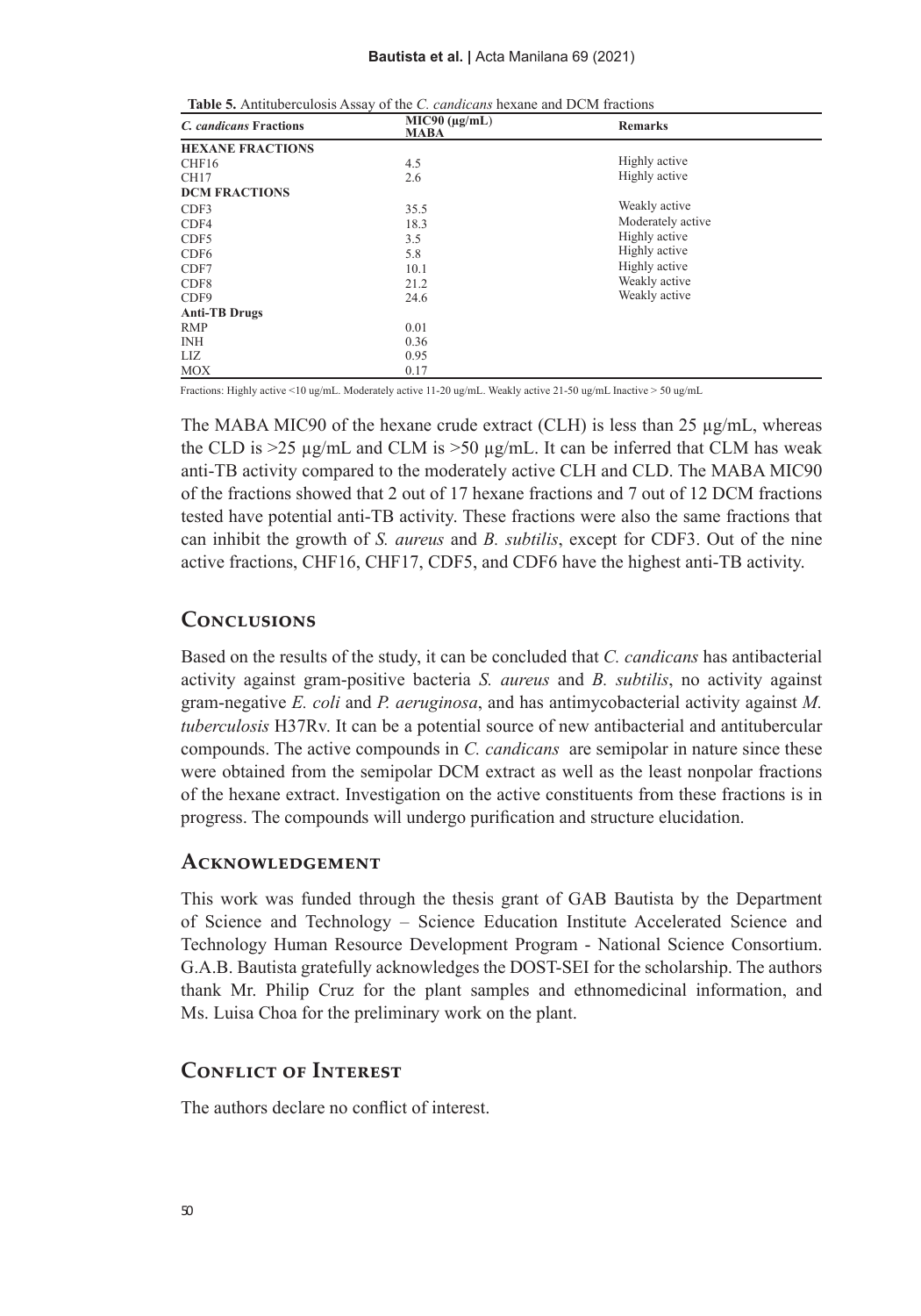# **Author Contributions**

Conceptualization, AMA; methodology, GAB, MAS, SGF; data collection, GAB, MAS, BW, SGF; analysis and interpretation of data, GAB, MAS, BW, SGF; original draft preparation, GAB, AMA; review and editing of the draft, GAB, MAS, AMA. All authors have read and agreed to the final version of the manuscript.

# **References**

- [1] Bramley GL. The genus *Callicarpa* (Lamiaceae) in the Philippines. Kew Bulletin **2013**; 68(3), 369–418. https://doi.org/10.1007/s12225-013-9456-y
- [2] Ado MA, Abas F, Leong SW, Shaari K, Ismail IS, Ghazali HM, & Lajis NH. Chemical constituents and biological activities of *Callicarpa* maingayi leaves. South African Journal of Botany **2016**; 104, 98–104. https://doi.org/10.1016/j.sajb.2015.11.010
- [3] Cheng HH, Cheng YB, Hwang TL, Kuo YH, Chen CH, & Shen YC. Randainins A–D, based on unique diterpenoid architectures, from *Callicarpa* randaiensis. Journal of Natural Products **2015**; 78(8), 1823–1828. https://doi.org/10.1021/acs.jnatprod.5b00012
- [4] Wang Z, Huang J, Niu C, Wang J, & Wu B. Isopimarane-type diterpenoids from *Callicarpa* macrophylla Vahl. Phytochemistry Letters **2017**; 22, 224-228. doi:10.1016/j.phytol.2017.10.010
- [5] Stuart, G. (**2017**, May). Philippine Medicinal Plants. Retrieved September 6, 2021 from http:// www.stuartxchange.org/Tigau.html
- [6] Nurtjahja K, Kelana TB, Suryanto D, Priyani N, Rio G, Putra DP, & Arbain D. Antimicrobial activity of endemic herbs from Tangkahan Conservation Forest North Sumatera to bacteria and yeast. HAYATI Journal of Biosciences **2013**; 20 (4), 177-181. doi:10.4308/hjb.20.4.177
- [7] Tran QT, Vu Thi TL, Do TL, Pham Thi HM, Hoang Thi B, Chu QT, Lai Phuong PT, Do HN, Hoang Than HT, Ta Thi TT, Luu VH, Mai Duong PT, & Thu Phung HT. (2020). Optimization of microwave-assisted extraction process of *Callicarpa candicans* (Burm. f.) Hochr essential oil and its inhibitory properties against some bacteria and cancer cell lines. Processes **2020**; 8(2), 173. https://doi.org/10.3390/pr8020173
- [8] Ong HG & Kim YD. Quantitative ethnobotanical study of the medicinal plants used by the Ati Negrito indigenous group in Guimaras island, Philippines. Journal of Ethnopharmacology, **2014**; 157, 228–242. https://doi.org/10.1016/j.jep.2014.09.015
- [9] Jones W & Kinghorn A. (**2008**). Biologically active natural products of the genus *Callicarpa*. Current Bioactive Compounds,4(1), 15-32. doi:10.2174/157340708784533393
- [10] Chen J, Wu H, Peng C, Chen I, & Chu S. (**2009**). Seco-abietane diterpenoids, a phenylethanoid derivative, and antitubercular constituents from Calicarpa pilosissima. Journal of Natural Products 2009; 72(2), 223-228. doi:10.1021/np800721f
- [11] Wang X, Zhao W, Wang B, Ding W, Guo H, Zhao H, Meng J, Liu S, Lu Y, Liu Y, & Zhang D. Identification of inhibitors targeting polyketide synthase 13 of *Mycobacterium tuberculosis* as antituberculosis drug leads. Bioorganic Chemistry **2021**;114, 105110. https://doi.org/10.1016/j. bioorg.2021.105110